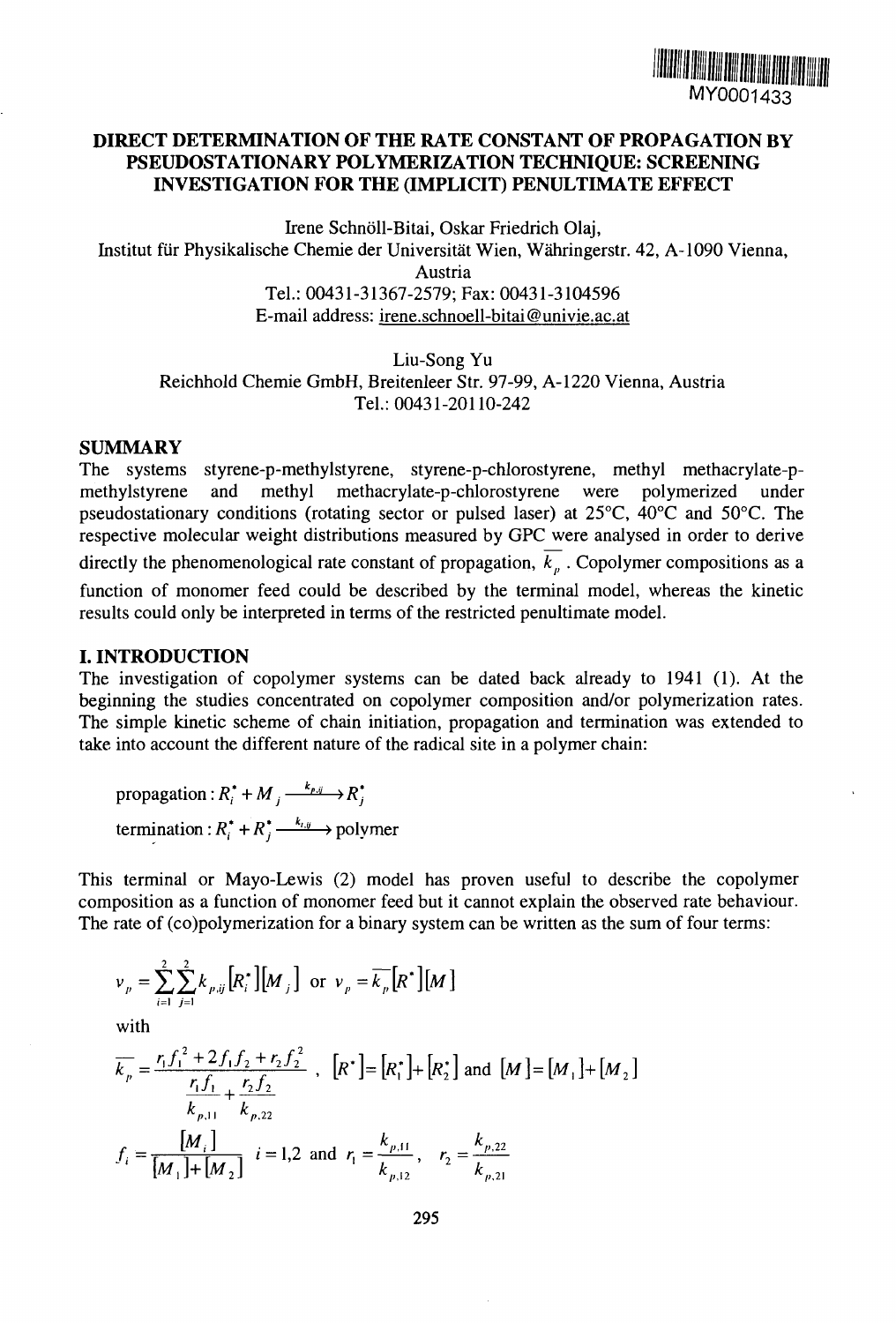#### $r_i$  = (monomer) reactivity ratio

The phenomenologic rate constant of propagation  $\overline{k_p}$  was introduced by Fukuda et al. and was measured for a number of copolymerization systems (3,4,5). Their elaborate measurements very clearly demonstrated that not only the overall rate of polymerization cannot be described by the terminal model but also the overall rate constant of propagation did not follow the given relationship. Copolymer composition, however, could always be described by the terminal model.

To overcome this discrepancy the so called restricted penultimate unit model was introduced:

$$
\overline{k}_p = \frac{r_1 f_1^2 + 2f_1 f_2 + r_2 f_2^2}{\frac{r_1 f_1 + r_2 f_3}{k_{p,111}(1 + f_2 / (r_1 f_1))} + \frac{r_2 f_2 + f_1 / s_2}{k_{p,222}(1 + f_1 / (r_2 f_2))}}
$$
 with

$$
r_{1} = \frac{k_{p,111}}{k_{p,112}} = \frac{k_{p,211}}{k_{p,212}} , \qquad r_{2} = \frac{k_{p,222}}{k_{p,221}} = \frac{k_{p,122}}{k_{121}}
$$
  

$$
s_{1} = \frac{k_{p,211}}{k_{p,111}} = \frac{k_{p,212}}{k_{p,112}} , \qquad s_{2} = \frac{k_{p,122}}{k_{p,222}} = \frac{k_{p,121}}{k_{p,221}}
$$

We were able to confirm qualitatively Fukudas results (5) concerning  $\overline{k}_p$  for the copolymerization system styrene-methyl methacrylate (6). The values of  $\overline{k_n}$  were determined directly by analysing the molecular weight distribution of the copolymers prepared under pseudostationary conditions (rotating sector) at a single sector speed.

### **II. PSEUDOSTATIONARY POLYMERIZATION**

Contrary to conventional pseudostationary polymerization techniques (i.e. rotating sector – determination of the radical lifetime) pulsed laser polymerization technique (7) and related pseudostationary polymerization techniques (8,9,10) offer the advantage to determine directly the kinetic constants - expecially the rate constant of propagation - from a single polymerization experiment. This can be done by carefully analysing the molecular weight distribution of the polymer prepared under pseudostationary conditions. As these conditions imply that the radical concentration is periodically varied between certain limits an increase in radical concentration leads automatically to an increased production of inactive polymer due to the bimolecular termination reaction.

In the simplest case of a  $\delta$ -pulse initiation of polymerization all radicals can be regarded as having almost the same chain length. In the period following this  $\delta$ -pulse the radicals are either capable of adding successively one monomer unit after the other or encounter another radical and yield polymeric products. Due to the statistical nature of chain propagation the chain lengths of those radicals which have survived can be described by a Poisson distribution. With the arrival of the next  $\delta$ -pulse the surviving radicals are now opposed to a drastically increased number of radicals and their probability for bimolecular termination is enhanced. Thus an increased fraction of the radicals is deactivated by the arrival of the first consecutive pulse giving rise to an additional peak in the molecular weight distribution centered around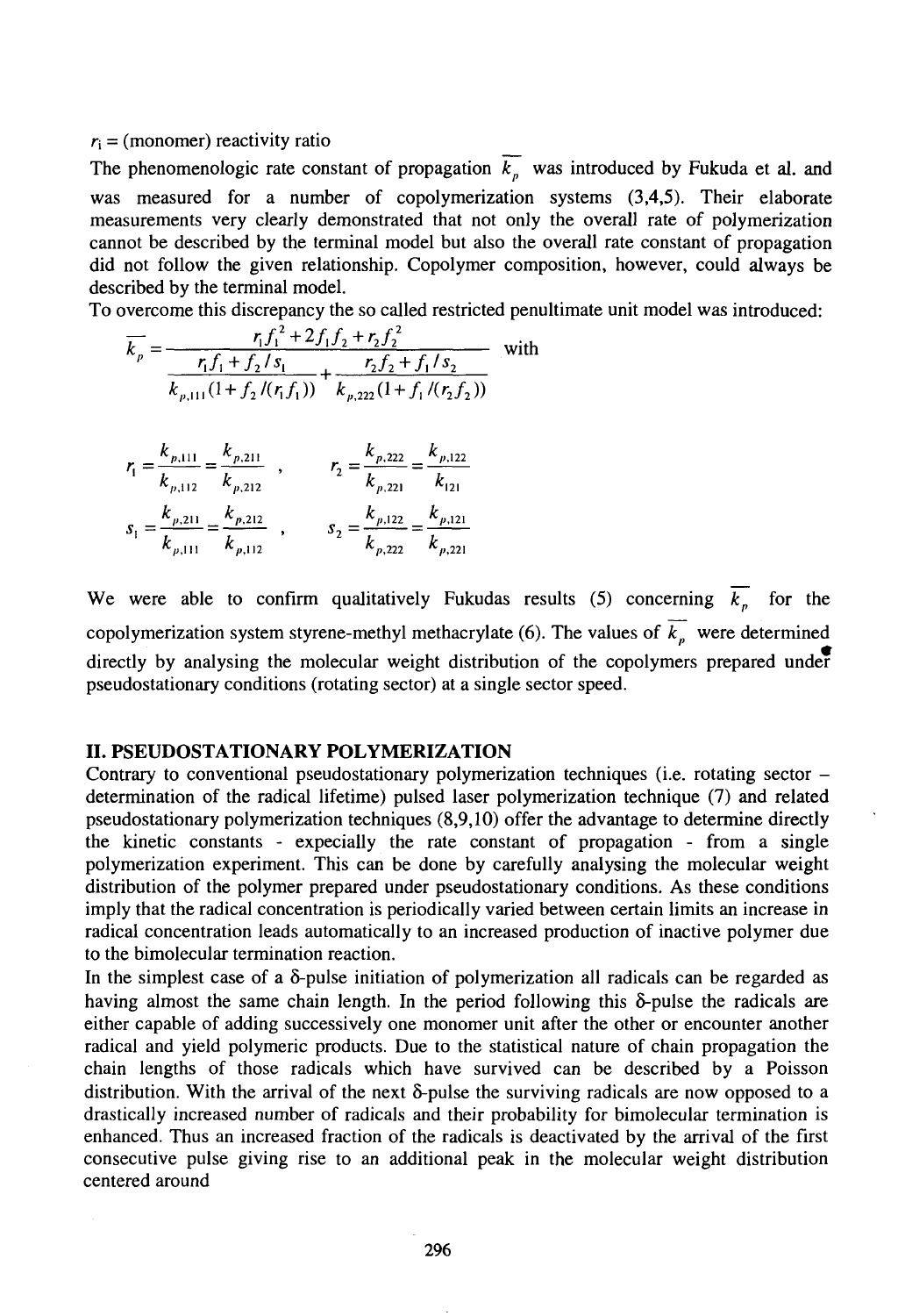$L_0 = k_p [M] t_0$ 

 $t_0$ = time interval between two successive pulses

For the radicals still active after the second pulse the same reasoning can be applied as before and so on. In all, this leads to a multimodal molecular weight distribution characterized by the appearance of the so-called additional-peaks at  $n \cdot L_0$  (n=1,2,3,..). The positions of the extrapeaks (characterized by the point of inflection on the low molecular weight side) are determined from the molecular weight distribution measured by gel permeation chromatography and used to calculate the rate constant of propagation.

The relationship given above was confirmed by several working groups (11,12,13) and led to a general recommendation of the (new) pseudostationary polymerization technique to benchmark kinetic data (14,15).

## **III. EXPERIMENTAL SET-UP**

Prior to polymerization experiments styrene, p-chlorostyrene, p-methylstyrene and methyl methacrylate were distilled in nitrogen atmosphere under reduced pressure and stored in the refrigerator. The copolymerization mixtures were prepared at  $25^{\circ}$ C; Benzoin (4.10<sup>-3</sup> mol 1<sup>-1</sup>) was added as sensitizer. Oxygen was removed by repeated freeze-pump and thaw cycles.

Photopolymerizations were carried out in sealed rectangular Pyrex cells at 25°C. In all cases conversions were kept below 5%. a) Rotating Sector method: The samples were irradiated with filtered light (365 nm) of a mercury high pressure lamp (Spindler and Hoyer, HBO 200 W/2). A rotating sector disc with a light-dark ratio of 1:5 and sector speeds of 1-2 rev/sec was used to ensure intermittent illumination, b) Pulsed-Laser polymerization: An excimer laser (Lambda Physik, EMG 101) was operated at 351 nm (XeF). Pulse frequencies were chosen to conform with those from rotating sector experiments (1-2 Hz). After the polymerization the samples were freeze-dried and dissolved in THF. Copolymer compositions were determined by elemental analysis.

Gel permeation chromatography (GPC): solvent: THF; T=30°C; flow rate: 1.2 ml min<sup>-1</sup>; columns: 500,  $10^3$ ,  $10^4$  and  $10^5$  A; Polymer Standard Service, Germany; differential refractometer (Viscotec); conventional calibration with narrow poly-styrene and poly-(methyl methacrylate) standards.

For p-methylstyrene two samples were polymerized thermally (stationary) and viscosities were measured in toluene and THF at  $30^{\circ}$ C (K=8.86·10<sup>-3</sup> ml g<sup>-1</sup>, a=0.74, toluene (16)) in order to estimate the Mark-Houwink constants  $(K=14.47 \cdot 10^{-3}$  ml g<sup>-1</sup> and a=0.704) for this polymer in THF. Comparison of calculated hydrodynamic volumina of p-methylstyrene and styrene for the same degree of polymerization  $(K=16.10^{3} \text{ ml g}^{-1}$ , a=0.706 THF (17)) showed that the first is always bigger than the latter, the deviation remaining almost constant at about 10  $%$ over the complete range. This systematic deviation nevertheless is comparable with the experimental accuracy usually accepted. As there are no data available about Mark-Houwink constants for the copolymerization system styrene-p-methylstyrene calibration was done via universal calibration with the assumption that the hydrodynamic volume of the copolymer can be constructed as a linear combination of the hydrodynamic volumina of the homopolymers according to their copolymer composition.

### **IV. RESULTS AND DISCUSSION**

The following diagrams show the results for the copolymerization systems styrene-pmethylstyrene (Fig.l), styrene-p-chlorostyrene (Fig.2), methyl methacrylate-p-methylstyrene (Fig.3) and methyl methacrylate-p-chlorostyrene (Fig.4) at different temperatures. In all cases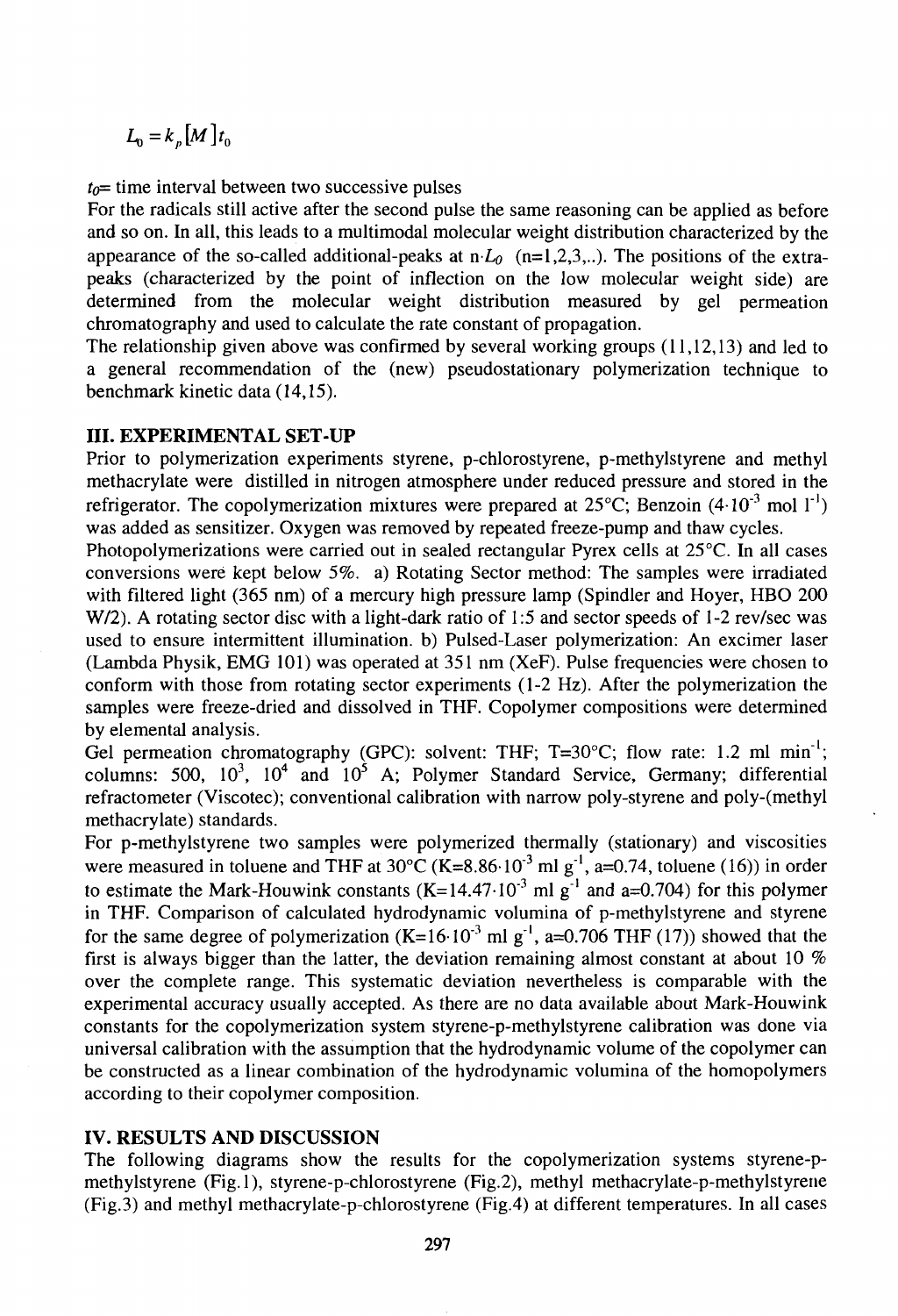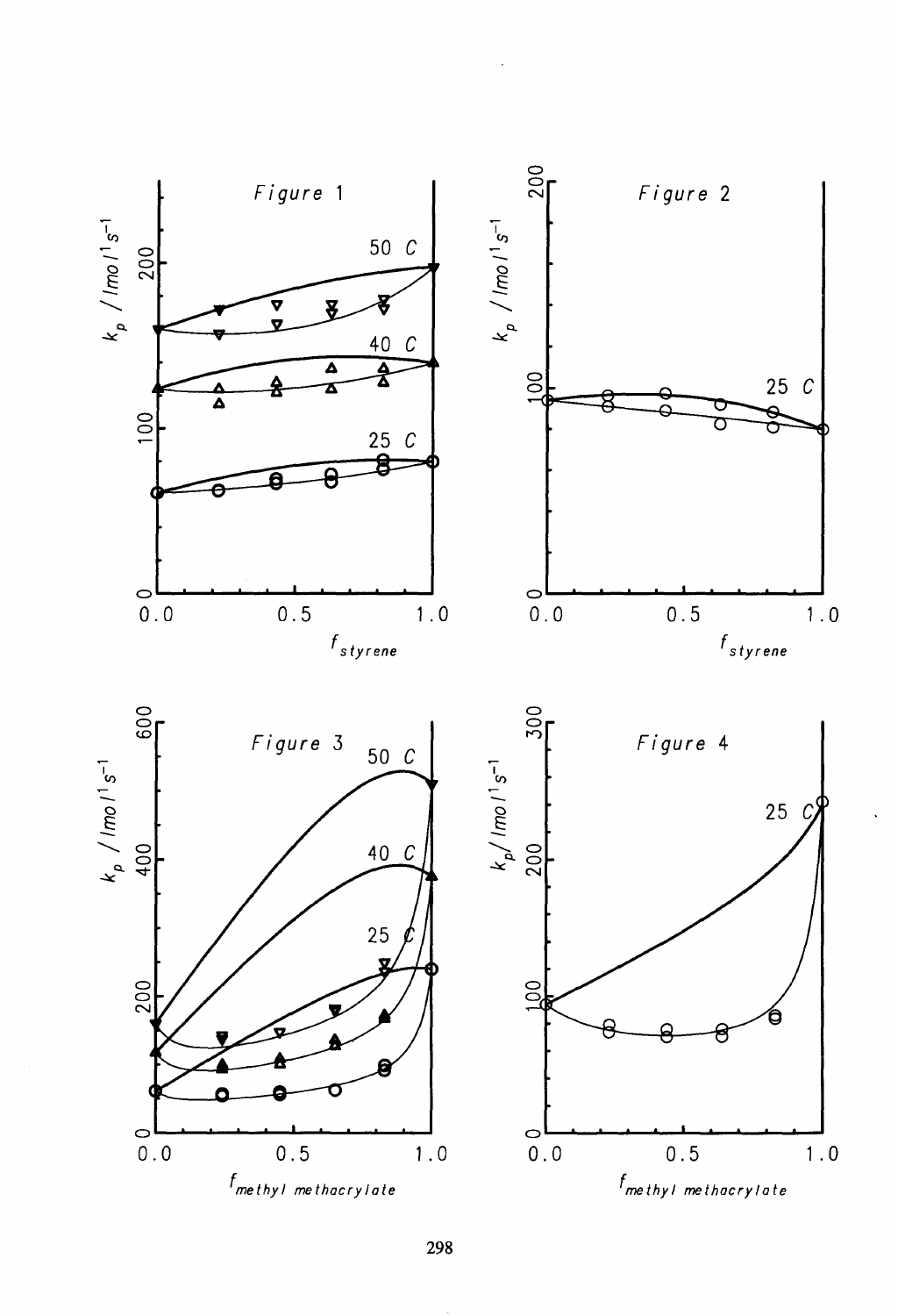the terminal model (upper curve for each data-set) fails to describe  $\overline{k_n}$ . The reactivity ratios were determined by the Kelen-Tüdös method from the copolymer composition. They agree favourably well with literature values (20) and are included in table I for comparison. For the determination of the (penultimate) radical reactivity ratios  $s<sub>l</sub>$  and  $s<sub>2</sub>$  a one parameter fitting procedure based on the identity  $r_1r_2 = s_1s_2$  suggested by Fukuda et al (18) was done (using  $s<sub>i</sub>=1$  for the systems 1 and 2). In all cases due to the small number of data no extended fitting procedures were applied.

For three copolymer systems  $(1, 3 \text{ and } 4)$  the penultimate effect very clearly demonstrates its existence. With increasing temperature the absolute differences between the two models become more pronounced as was already observed in the system styrene-mehtyl methacrylate (6). For the system styrene-p-chlorostyrene the situation is not unambiguous. With the given parameter set the difference between the terminal and the penultimate curve is small and is within the experimental accuracy of the GPC-experiments. Comparison with literature values for the homopropagation rate constant for p-chlorostyrene (19) shows that the value listed below is about 40% smaller. Nevertheless, correcting for this deviation and reanalysing the data does not improve the situation. In all, the implicit penultimate effect in this case can neither be excluded nor confirmed with certainty. As with p-methylstyrene the penultimate effect becomes more apparent at 50°C extension of the studies to higher temperatures might help to elucidate the behaviour of this copolymerization system. In the copolymerization systems 3 and 4 the existence of the penultimate effect is out of question. The trend of a more obvious penultimate effect at elevated temperatures is also observed for the system methyl methacrylate-p-methylstyrene as the differences between the two models exceed clearly the experimental accuracy expected from GPC-data.

| System                                | $k_{p,II}$ | $k_{p,22}$ | r <sub>1</sub> | r <sub>2</sub> | T/C         | S <sub>1</sub> | S <sub>2</sub> |
|---------------------------------------|------------|------------|----------------|----------------|-------------|----------------|----------------|
| 1 Styrene-p-methylstyrene             | 80         | 66         | 0.667          | 0.775          | 25          |                | 0.665          |
|                                       | 136        | 124        | 0.919          | 0.816          | 40          | 1              | 0.665          |
|                                       | 198        | 160        | 0.847          | 0.965          | 50          | $\mathbf{1}$   | 0.665          |
|                                       |            |            | 0.891          | 0.993          | $60^{*}$    |                |                |
| 2 Styrene-p-chlorostyrene             | 80         | 95         | 0.667          | 1.025          | 25          |                | 0.737          |
|                                       |            |            | 0.62           | 1.08           | $30^{\ast}$ |                |                |
| 3 methyl methacrylate-p-methylstyrene | 240        | 66         | 0.366          | 0.382          | 25          | 0.65           | 0.235          |
|                                       | 375        | 117        | 0.379          | 0.403          | 40          | 0.65           | 0.235          |
|                                       | 510        | 160        | 0.399          | 0.41           | 50          | 0.65           | 0.235          |
|                                       |            |            | 0.405          | 0.44           | $60^{*}$    |                |                |
| 4 Methyl methacrylate-p-chlorostyrene | 240        | 95         | 0.395          | 0.89           | 25          | 1.2            | 0.293          |
|                                       |            |            | 0.4            | 0.8            | $40^{\ast}$ |                |                |

Table I

 $v^*$  c.f. ref. 20